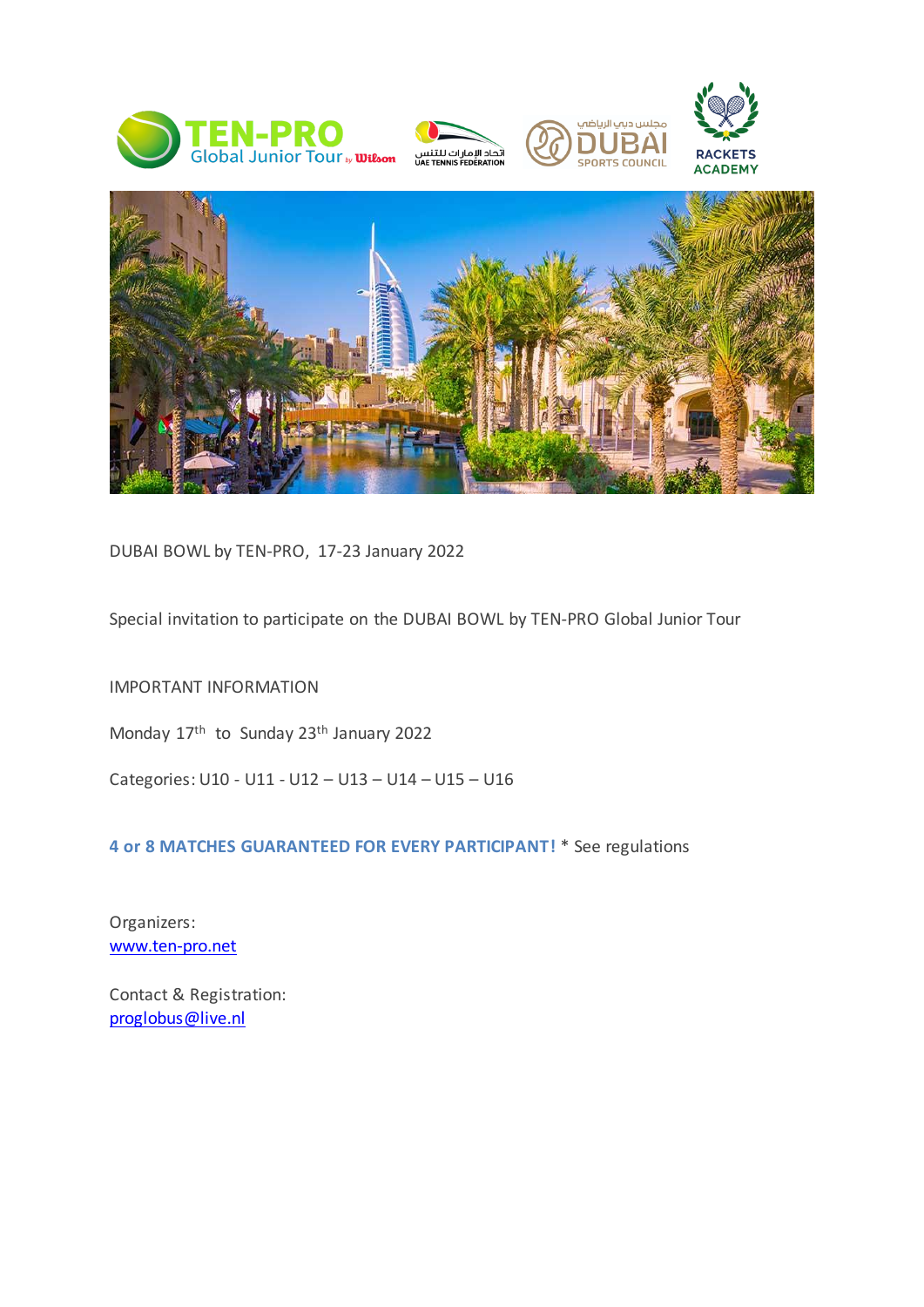

Rackets Academy is situated on a fantastic location in Dubai - UEA



TEN-PRO & Rackets Academy invite you to participate at

International tennis tournament for worldwide highly talented boys and girls, in categories U10, U11, U12, U13, U14, U15 and U16, Seven separate age category competitions at the same time, from born 2006 up to 2014.

#### TOURNAMENT INFORMATION!

This tournament will be held at Rackets Academy Address: Dubai - UEA

WE GUARANTEE EVERY PLAYER 4 OR 8 MATCHES! \*see regulations

NOTE: Registration for participating in two categories is possible! in that case we guaranteed 8 matches! \*see regulations (in your own category plus an one EXTRA older age category). This request should be send to [proglobus@live.nl](mailto:proglobus@live.nl) for the attention of Goran Novakovic.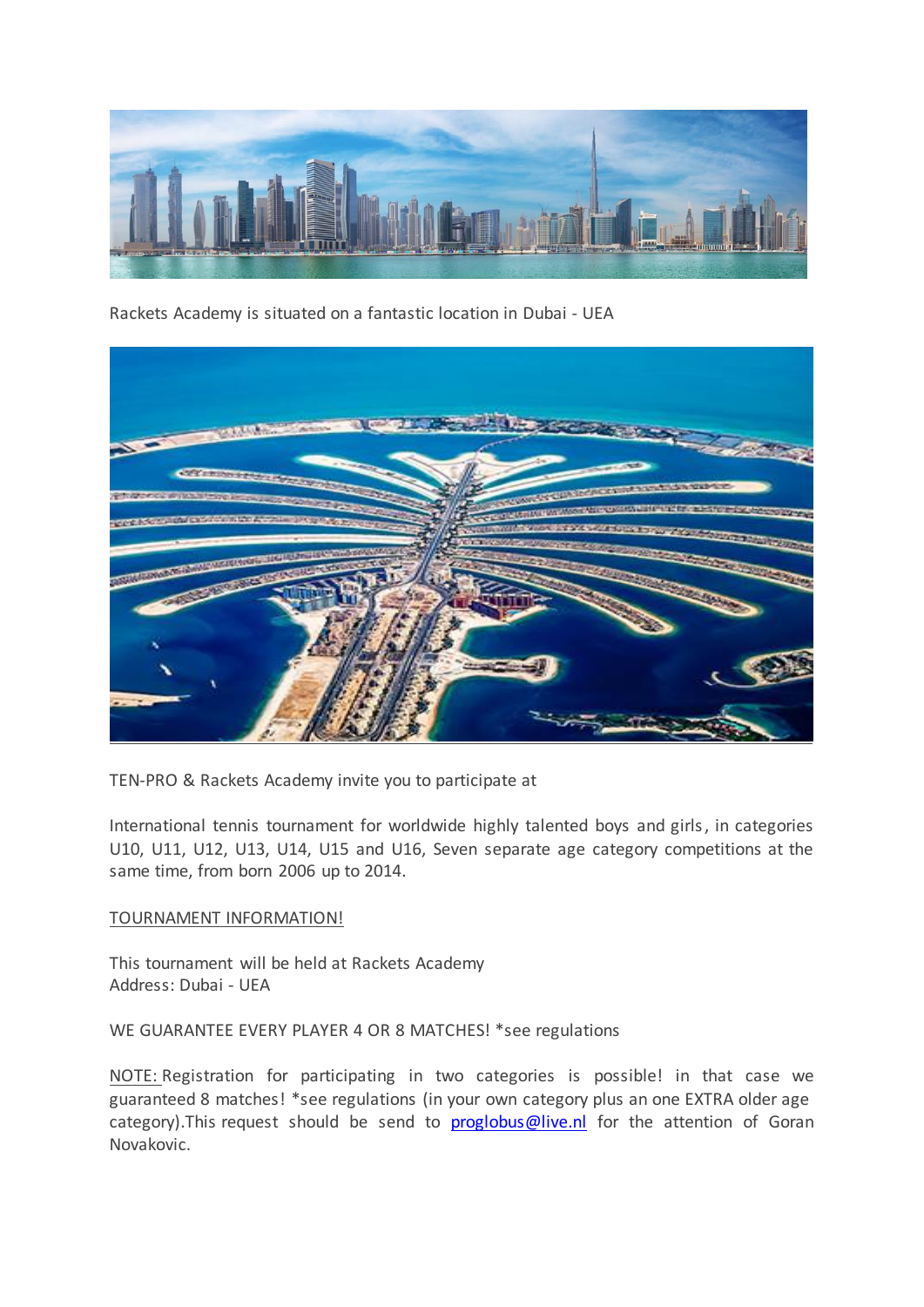TOURNAMENTS RESULTS ARE COUNTED BY UTR (Universal Tennis Rating) <https://www.myutr.com/>

# TEN-PRO RANKING SYSTEM! "SCORE YOUR POINTS AND EARN YOUR REWARD" <http://www.ten-pro.nl/ranking-system/>

## COACHING ON-COURT ALLOWED!



#### TRAINING CAMP

In order to have your players prepared for the upcoming tournament everyone can choose the options which suits their needs. Players can choose to join the camp or to book individual sessions with Rackets Academy coaches. With these options we will have the majority of your needs covered. All info can be find in Info. Package [\(www.ten-pro.net\)](http://www.ten-pro.net/)

#### TEN-PRO & ZENNIZ

Get more from your game with Zenniz technology. Improve like the pros!



- LIFT YOUR GAME TO ANOTHER LEVEL –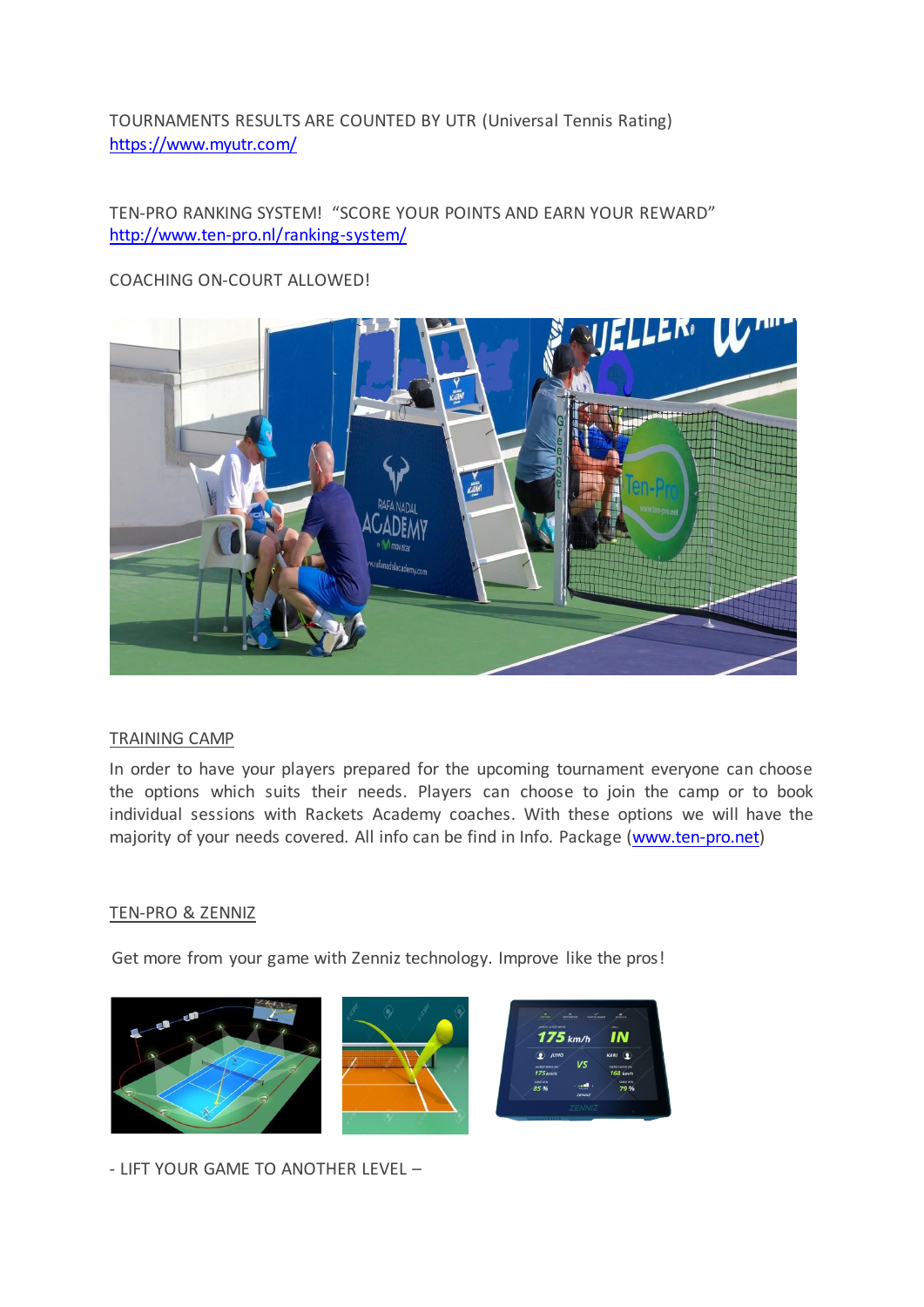### TEN-PRO RANKING SYSTEM

Every player on our tour can score points for the results they achieve in our tournaments. At the end of the year this will result in a TEN-PRO ranking. With your ranking you can earn your reward such as a trainingsweek at Rafa Nadal Academy, a Wilson sponsor contracts, and many other prizes from our proud sponsors and partners.

INFO.

The competition regulations, tennis camp, schedules and other useful information about the tournament can be found on our website [www.ten-pro.net](http://www.ten-pro.net/) , we will provide additional information about the tennis accommodation, hotels and other local facilities. Young top tennis talents will be able to compete and learn from each other.

### **IT'S ALL ABOUT DEVELOPMENT**

During the tournament parents and coaches will also have a chance to learn, experience world Junior tennis talents development and enjoy their stay in the beautiful Dubai!



There are great prizes to win, such as:

- TEN-PRO tournament gift for each participant!
- Rackets Academy trophies and package for the winners (1,2 and 3rd place)
- TEN-PRO package for the winners.
- TEN-PRO Global Junior Tour certificate for all participants.
- Possibility of Wild Card for many other tournaments.
- Furthermore it will create an outstanding support base in obtaining the perfect sponsor agreement!
- And other prizes from our proud sponsors and partners.